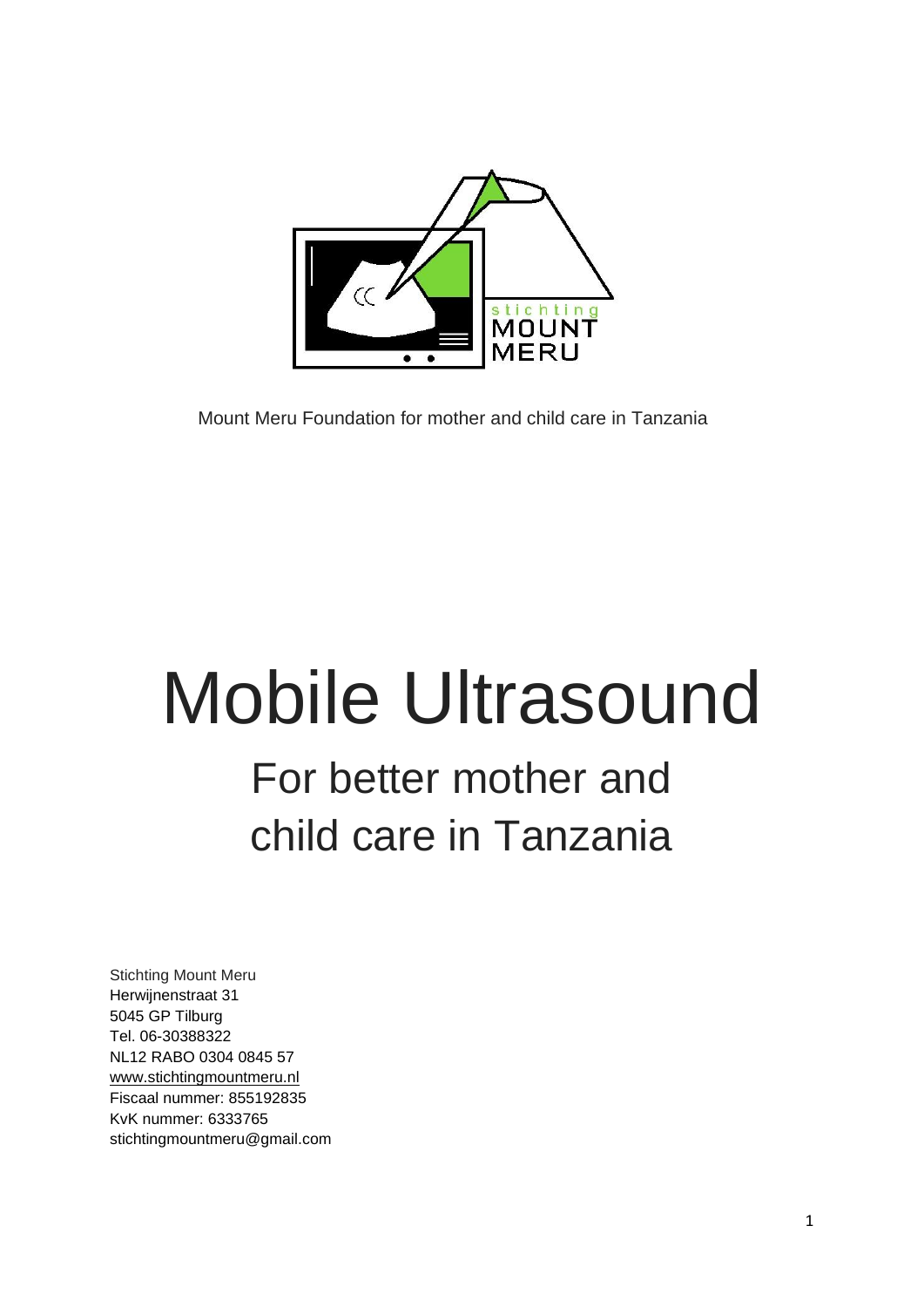# **Mount Meru Foundation**

The Mount Meru Foundation was established in 2015. Click on [this link](https://youtu.be/BfeH2480Sok) for an impression of what the Foundation has set in motion in Tanzania in the past 5 years.

## **Mission**

The Mount Meru Foundation is committed to improving mother and child care in Tanzania. Particularly in the Tanzanian countryside and in the vast outlying areas, there is often a lack of the necessary medical infrastructure and expertise. Pregnancy check-ups are often limited and birth and infant care leaves much to be desired. Information about pregnancy, childbirth and care of the newborn is limited. The knowledge and expertise of the traditional birth workers and the midwives in these rural areas is often scant. As a result, problems during pregnancy and around birth are often not recognized or not recognized in time. This is one of the main causes of maternal and child mortality. The Mount Meru Foundation's primary goal is to transfer knowledge and expertise in obstetrics and ultrasound to local doctors and midwives. Good education, good pregnancy checkups and the use of tools such as an ultrasound machine can be life-saving.

#### **Bottlenecks: Distance to healthcare, infrastructure and expertise**

Well-trained people in the right place with the right resources can make all the difference, especially in rural areas where the distance to well-equipped hospitals is great. It is crucial that health professionals are able to distinguish in a timely manner between which women need more care and should be referred to a clinic and which women in the villages can give birth.

#### **Timely risk selection possible through ultrasound**

Ultrasound is an important tool in making risk selection. It can yield crucial ultrasound findings that can have a direct positive effect on pregnancy management policy. This can be vital for mother and child and improve the birth outcome.

Some examples of this are:

- Multiple Pregnancies
- Positional Deviations
- Pregnancy outside the womb (life-threatening)
- Birth defects and growth retardation
- A placenta in front of the exit (life-threatening)
- Term determination (duration of pregnancy)
- If the term can be determined correctly early in the pregnancy, a child that is too small or a premature birth can be discovered later in the pregnancy.

Ultrasound imaging as an imaging diagnostic technique has been widely used in medicine in the West for years. In developing countries such as Tanzania, and especially in rural areas, ultrasound is often still in its infancy.

## **Mobile ultrasound: a chance card**

In the rural areas of Tanzania, the use of a portable ultrasound device is a godsend, it is easy to transport and can be used in several places. Modern mobile ultrasound devices are the size of a laptop. As a result, unlike in the past, due to the emergence of good mobile ultrasound equipment, ultrasound can now also be used in rural areas that are difficult to reach and where there is no electricity. Working with a mobile ultrasound machine can be learned well with the right training. This makes it possible to quickly diagnose during pregnancy, without medical intervention.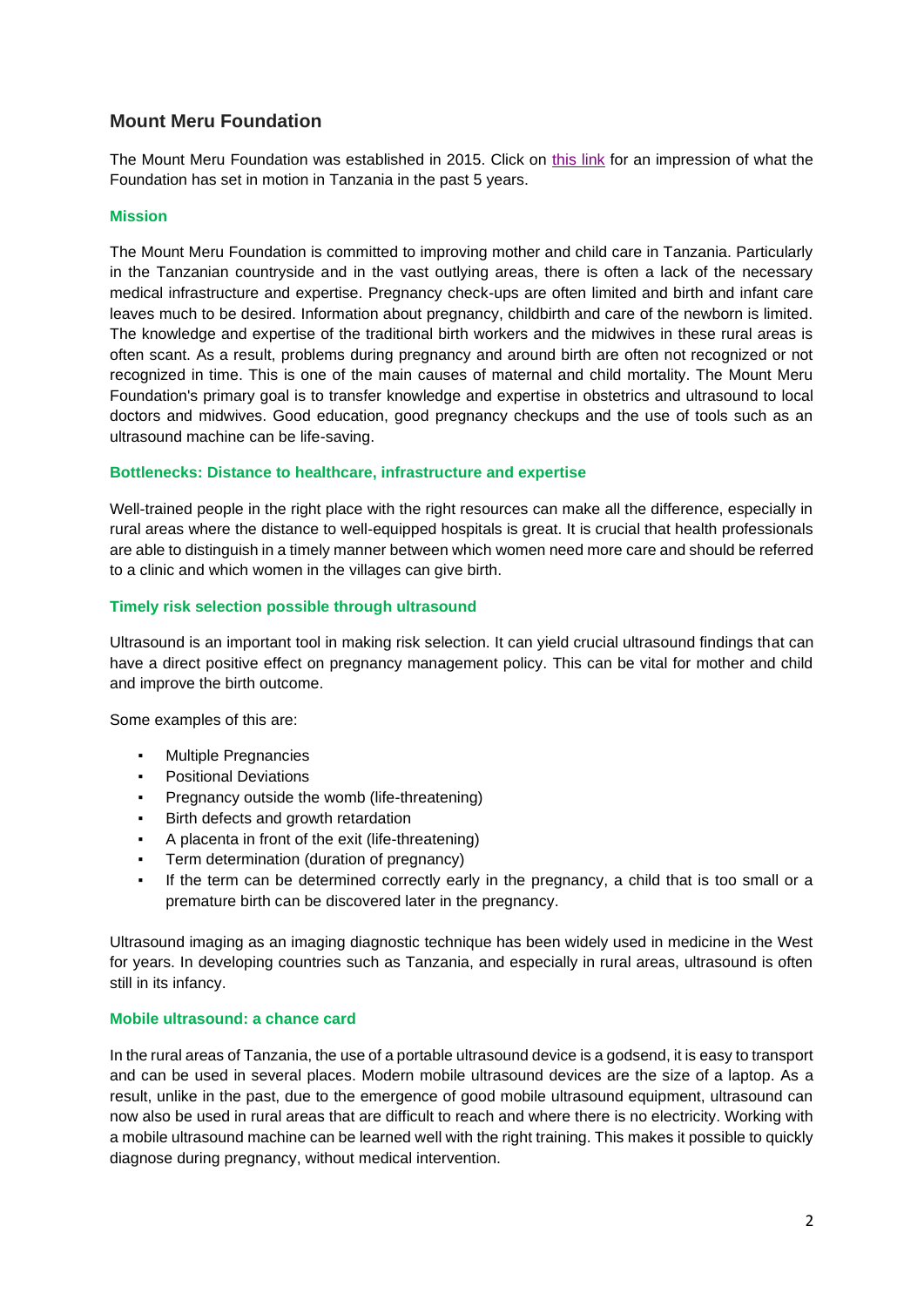#### **2019 – 2020: Project 'Adopt a Sonographer'**

Over the past two years (2019 – 2020), the Mount Meru Foundation has successfully launched the "Adopt an Ultrasoundist" project. Four students could be trained through the local shortened ultrasound course at the KCMC in Moshi. The trained ultrasound technicians are substantively coached and supported by the Foundation for up to two years after their training (both on site and remotely via WhatsApp) so that their expertise and experience in ultrasound can continue to grow in their workplace and in the ultrasound practice every day.

#### **2020 – 2021: Project 'Adopt an Ultrasoundist' temporarily on hold**

Due to a national curriculum change and redesign of medical imaging education, the shortened training at the KCMC was put on hold by the government in mid-2020. At that time, the Mount Meru Foundation had several candidates on the waiting list for the training. It is unclear when and how the training will start again. It seems likely that the shortened course will be converted into an annual course aimed at obtaining a diploma in ultrasound. The admission requirements in terms of previous education may also be adjusted, so that midwives and nurses will not automatically be admitted. The revised training is expected to start again in 2022. We hope to be able to place 3 candidates for the annual training.

#### **2021 - 2022: 'Mobile ultrasound scan'**

Because it is currently difficult to anticipate changes in local ultrasound education that are not yet clear, the Mount Meru Foundation has decided to temporarily shift its focus and get a new project off the ground. In this way, the existing potential of trained people can be utilized as much as possible and ultrasound in rural areas can be strengthened through other means. Below you will find the project plan.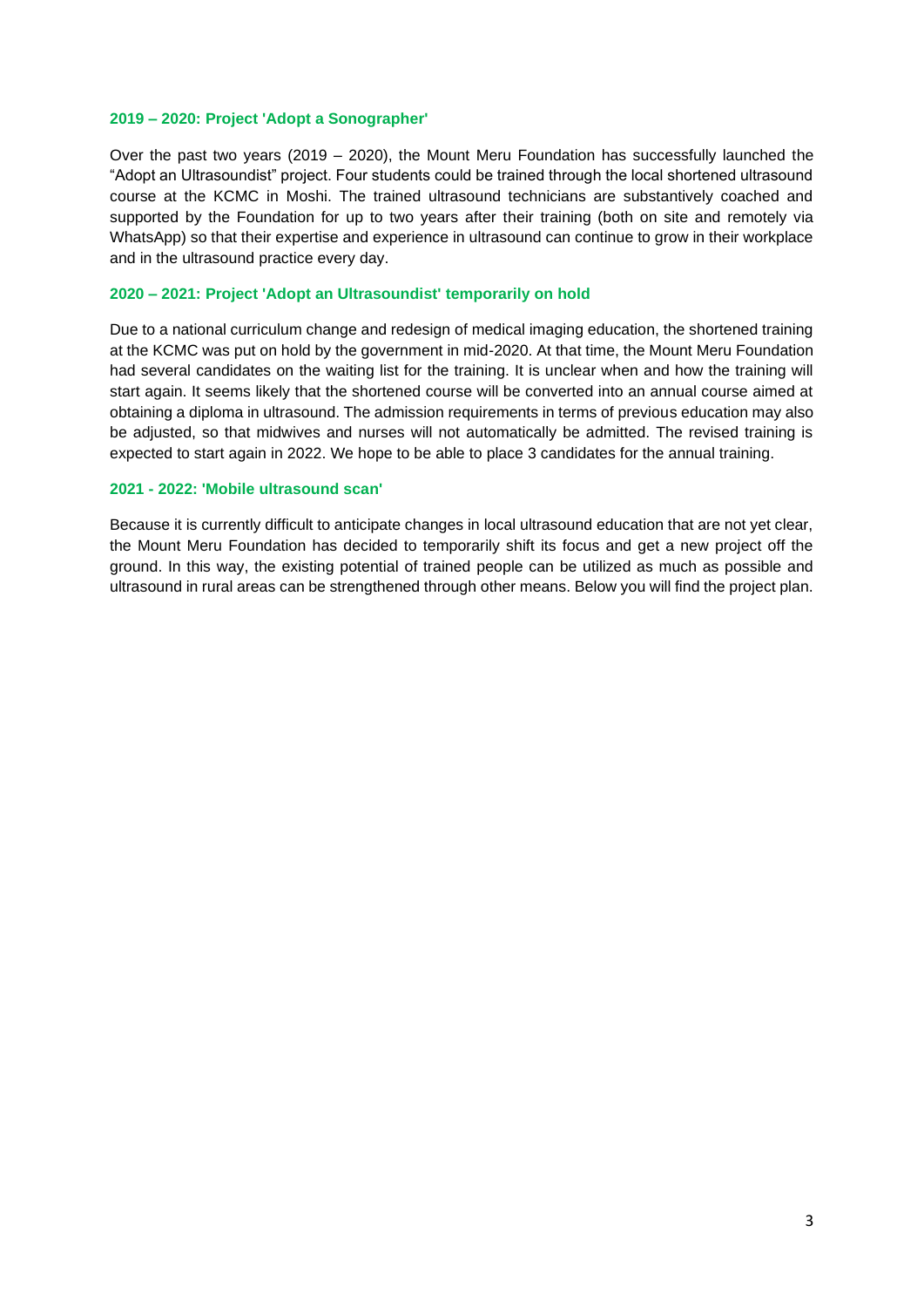# **Project plan 2021 – 2022: 'Support the mobile ultrasound scan'**

# **Goal project 'Mobile ultrasound scan'**

# *1) Strengthening existing potential of ultrasound technicians*

Now that it is temporarily not possible to train new people, the Mount Meru Foundation wants to make the most of the existing and present potential, namely the people who have already been trained. The Mount Meru Foundation wants to support them in expanding their ultrasound services, within the setting of their institution (by means of expanding to mobile ultrasound) and/or through existing or future outreach projects in which mobile ultrasound can be integrated.

# 2) *Expanding resources and capacity, especially to rural areas*

The Mount Meru Foundation wants to enter into a collaboration with institutions, whereby the Mount Meru Foundation supplies the mobile ultrasound equipment as well as the substantive guidance and coaching. The institution itself will deploy the existing infrastructure and its own logistics resources to integrate mobile ultrasound into existing or yet to be set up outreach projects.

# 3) *Strengthen existing collaborations*

The approach is to first look at how we can use the existing network of local ultrasound technicians of the Mount Meru Foundation. We also want to look at how we can further set up or expand existing projects by means of the 'Mobile ultrasound scan' project. This can ensure a 'quick start' because the basis is already there: good contacts, knowledge of the area, short lines with competent authorities, etc.

4) *Monitoring impact*

The 'Mobile ultrasound scan' project is ideally suited to monitoring the impact of ultrasound scans on mother and child care. Part of the agreement with the collaborating institutions for borrowing mobile ultrasound is therefore also the commitment to contribute to reports and data collection.

# **'Target areas' for 'Mobile ultrasound scan'**

As indicated above, it will be explored how existing projects can be used as a stepping stone for mobile ultrasound design and outreach.

# *1) Himo*

This is a rural area east of Moshi, close to the Kenyan border. dr. Maeda is one of the driving forces behind ultrasound at the local clinic, Himo OPD. Last year, one of the midwives in his clinic was trained by the Mount Meru Foundation to support him in expanding ultrasound services to pregnant women. Since the visit of the Foundation in 2018, Dr. Maeda for support so that he can also enable ultrasound in the medical outposts in the remote areas that are also under his responsibility. dr. Maeda, who is a pioneer in his work, was already a visionary back then: he immediately asked the Foundation for mobile ultrasound and he has repeatedly asked for help on subsequent visits of the Foundation. He is convinced of the potential that a mobile ultrasound device could offer in his area, precisely to reach that population that is now deprived of crucial diagnostics and risk selection. According to him, a lot of health benefits and better pregnancy outcomes can be achieved with this.

# *2) Karatu*

Karatu offers various starting points as a project area.

a) In 2020, a partnership has already been explored in Karatu between the Mount Meru Foundation, Driving Nurses and the Lutheran Hospital in Karatu. A letter of intent was also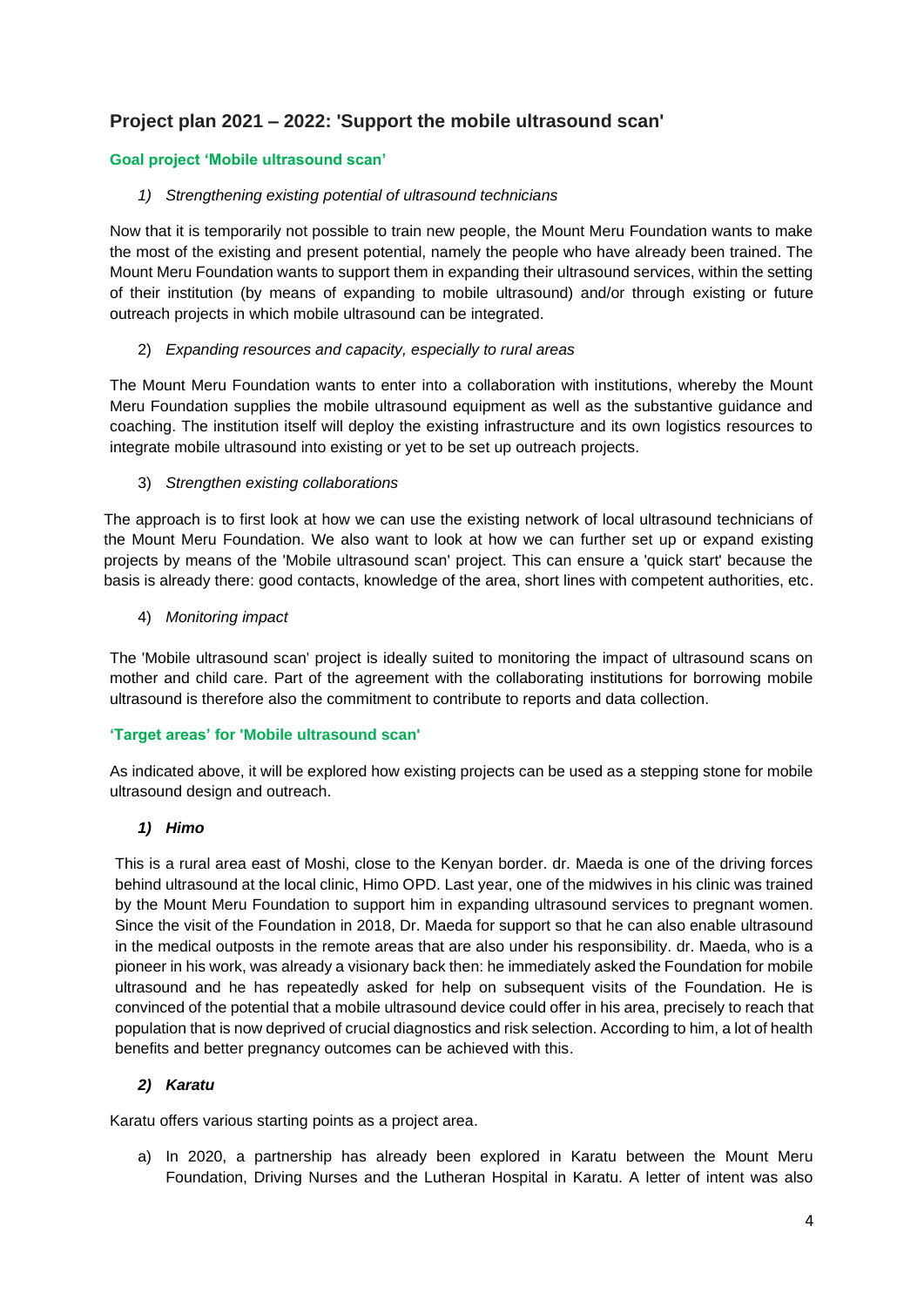drawn up to start providing pregnant women in the rural areas of Karatu with mobile antenatal checks and to support this with mobile ultrasound. The Driving Nurses Foundation will be responsible for equipping the mobile services, facilitating transport and the care providers. Karatu Lutheran Hospital provides staff and transportation. The Mount Meru Foundation organizes the ultrasound training locally. An inventory will also be made of whether there is sufficient mobile ultrasound equipment and, if necessary, the Mount Meru Foundation will facilitate this. The intention is to set up the project in Karatu on the basis of the acquired knowledge and experiences with the mamabus in Moshi. Due to Covid19, it has remained with a declaration of intent to date. It can be explored how this can be tackled and how this can be integrated into the 'Mobile ultrasound scan' project.

- b) In another hospital in Karatu (Karatu DD), a doctor trained in 2019 by the Mount Meru Foundation works as an ultrasound technician. Partly thanks to the donation of an ultrasound device by another NGO (Wombs of the World), a thriving ultrasound department has been set up. More than 1500 obstetric and gynecological ultrasounds are performed every year. The doctor has also worked in the outlying areas of Karatu in the past and is very interested in setting up mobile ultrasound outreach. Some areas can only be reached with the back of a motorbike during some seasons. A mobile ultrasound system can easily be carried in a backpack, so this contact also offers starting points for the 'Mobile Ultrasound' project
- c) Karatu has a number of hospitals that are equipped with ultrasound and can be referred to, good follow up after risk selection during outreach is just as crucial as the outreach itself.

## *3)* **Zanzibar**

Zanzibar also offers interesting starting points for the 'Mobile Ultrasound' project. For several years now, the Mount Meru Foundation has supported a German midwives who perform pregnancy ultrasounds in a birth clinic in Stonetown. Recently, the old ultrasound device on site has broken down and there has been a request for help for an alternative device. Mobile ultrasound could also offer a solution here. Importing and transporting a log standalone ultrasound device is very complex and the tropical climate is not really suitable for the current high-tech and high-end devices. In addition to being extremely expensive, these devices are also very sensitive and not very resistant to local conditions. Via the Mobile Ultrasound project, a mobile ultrasound equipment could be deployed under certain conditions and within the project frameworks in order to continue ultrasound pregnancy checks that are no longer possible.

## **'Target contacts' for 'Mobile ultrasound scan'**

In recent years, the Mount Meru Foundation has built up a number of 'high potential' contacts with ultrasound technicians or related expertise. They are able to independently set up outreach projects within the institution in which they would currently work. A number of these contacts have already indicated in the past that they see the enormous possibilities of mobile ultrasound. A number of them have already worked with the demonstration aircraft that the Mount Meru Foundation had with them during working visits and were very enthusiastic about it. These contacts will be tested for their interest in the 'Mobile Ultrasound' project.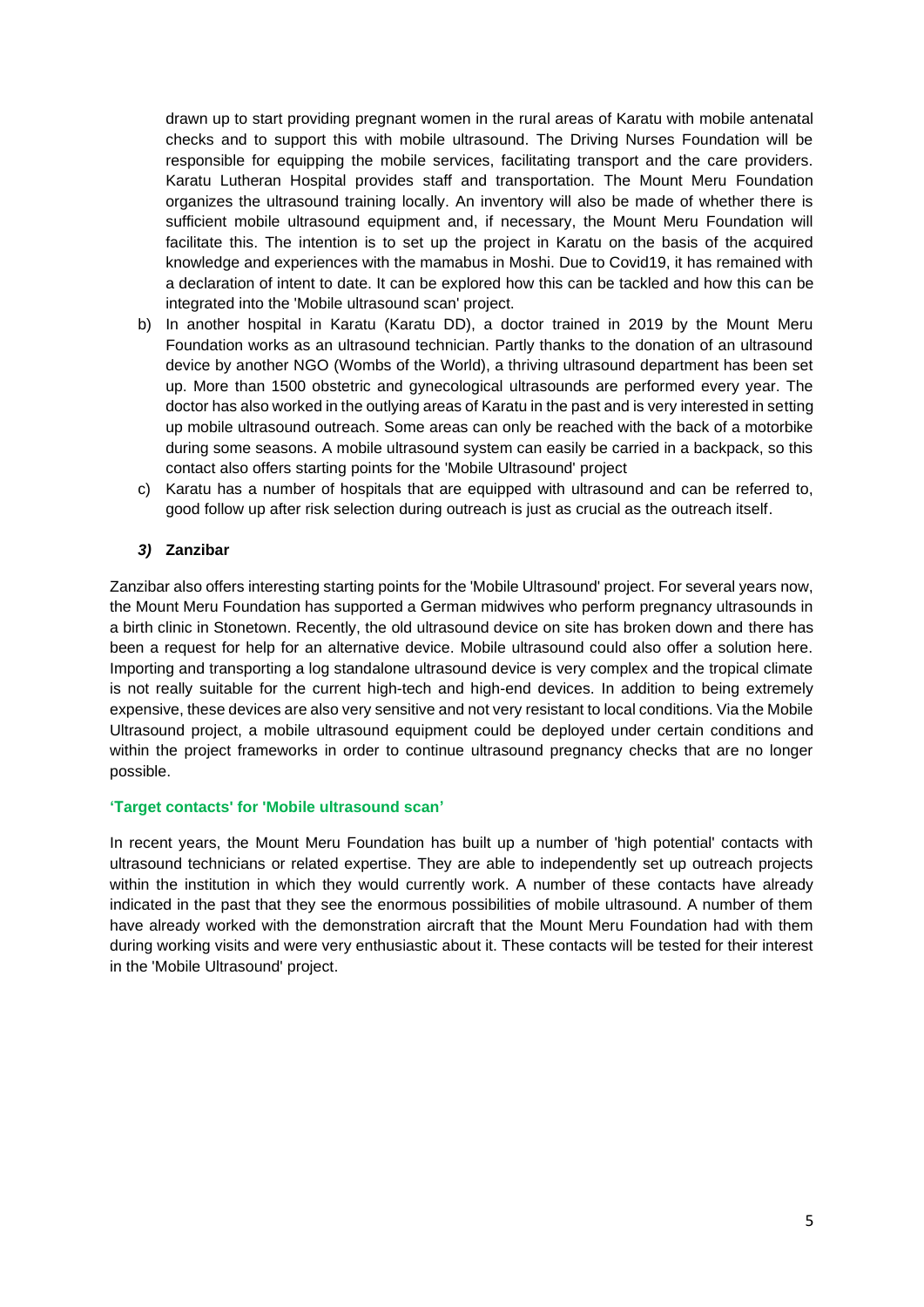#### **Plan of approach**

The starting point of the Mount Meru Foundation is always that the initiative and the request for help come from Tanzanian side and that they will also support the project. That is why we started with a project application form. This form has meanwhile been distributed among the key figures in the abovementioned 'target areas' and among the 'target contacts'.

We will test the projects for their potential and sustainability by means of the answers in the application forms (see attached format). In 2021 we want to choose 3 projects (provided they qualify) with which we will continue in the Mobile Ultrasound trajectory.

By the end of 2021 we want to have these projects equipped with a mobile ultrasound device. The preconditions and contours will first be worked out for this.

In the coming months, extra efforts will be made to fund-raising in order to actually get the intended projects off the ground.

A visit to Tanzania is planned at the end of the year 2021. In addition to supervising the various projects, training will also be provided. If a further project analysis shows that this is necessary, an ultrasound device will be issued on loan.

It is desirable that each project can also be monitored on site in the absence of members of the Mount Meru Foundation. The Mount Meru Foundation has in mind someone who not only lives in the area but is also medically trained and can report etc. about the progress.

The Mount Meru Foundation invests in its local trainers in Tanzania for the implementation of ultrasound equipment and hands-on training. We pay a fee for providing training and maintaining contacts is supported by a small annual expense allowance (such as telephone costs).

| May 2021         | Drafting project application form                                                                            | Achieved |
|------------------|--------------------------------------------------------------------------------------------------------------|----------|
| <b>June 2021</b> | Distribute the project application forms<br>among potential existing projects and<br>contact persons         | Achieved |
| August 2021      | Selection of 3 projects                                                                                      |          |
| October 2021     | Equipment decision (orientation suitable<br>equipment in progress)<br>Have the necessary funds               |          |
| November 2021    | Fine-tune preconditions and contours of<br>the project<br>Work appointments<br>Supervision<br>Logistics<br>۰ |          |
| December 2021    | Installation in Tanzania                                                                                     |          |

#### **Deadlines**